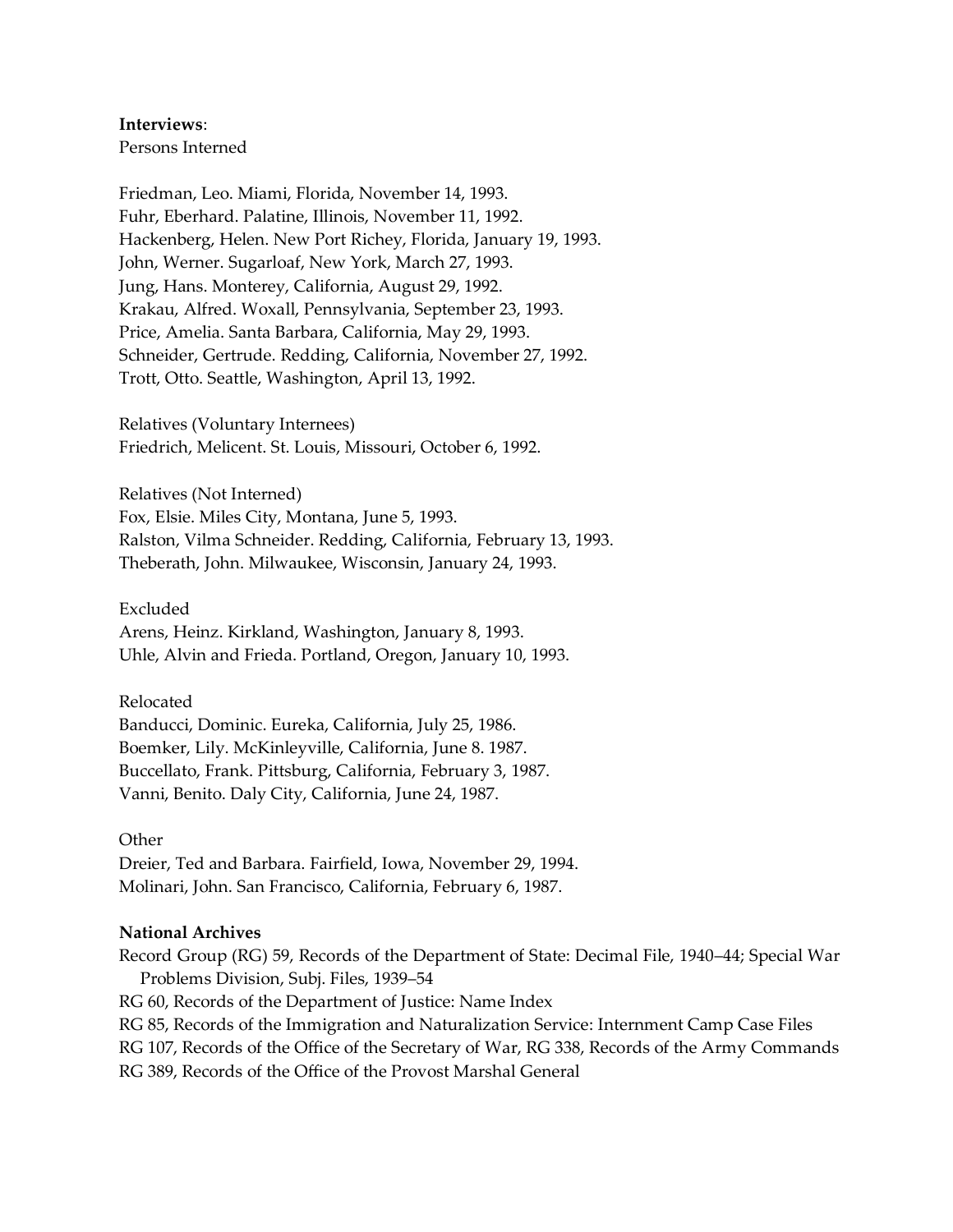## **Other Archives**

FBI Headquarters (FBIHQ) Franklin D. Roosevelt Library (FDRL) Harry S. Truman Library (HSTL) Library of Congress (LOC)

## **Miscellaneous FBI Files**

FBI 62-57955 (Neutrality Laws Unit).

\_\_\_\_\_. 65-7267-573, in FBI 100-23349.

FBI CD 100-2, sers. 3947, 3897, 3963.

\_\_\_\_\_. 100-2-51, sers. 67, 70.

\_\_\_\_\_. 100-2-4014.

FBI 190-HQ-1027998 (Internal Security Section).

- FBI. History of the Bureau during the War. 'Summary of Investigative Activities of the FBI Under the Voorhis Act,' 66-1723-Sub. 1, Sec. 7, Part I (ser. 24, I); Sec 5, Part I (ser. 20, Part I).
	- \_\_\_\_\_. 'The Program of the FBI to Advise the American People of its Jurisdiction and Activities During the National Emergency Which Began … June 1, 1939,' 66-1723-Sub 2, Sec 8 (sers. 28 35 x 2), Sub 1, Sec. 5, Part I (Ser. 20, Part I), 'The Origin, Development and Achievement of the German Counterespionage Program of the FBI (Prior to December 7, 1941).'
- \_\_\_\_\_. 'Wartime Activities of the FBI: Repatriation Program: American, German, Italian, Japanese, Latin American,' 66-1723-Sub 1, Sec. 10 (sers. 42–43, 46–47).
	- \_\_\_\_\_. 'Totalitarian Activities: Guatemala … Today.' July 1944, 814.00/8-944, Box 4205, 185, RG 59, NA.

### **Government Documents**

- 'Establishing the Office of Censorship and Prescribing Its Functions and Duties.' Federal Register. 6:6625 (December 19, 1941).
- State of California. Senate. Report of the Joint Fact-Finding Commission on Un-American Activities in California. Fifty-Fifth Session, 1943. Part IV, Nazi Activities, pp. 218-81; Part V, Fascist Activities, pp. 282-321.

'Termination of the Office of Censorship.' Federal Register. 10:12304 (September 28, 1945).

- U.S. Commission on Wartime Relocation and Internment of Civilians. Papers. Microfilm edition. Ed. by Ralph Boehm. Frederick, Maryland: University Publications of America, 1983.
- U.S. Congress. House. Committee on Internal Security. Hearings. Domestic Intelligence Operations for Internal Security Purposes. Part 1. Ninety-Third Congress, Second Session, February 20– June 5, 1974. Washington: Government Printing Office (GPO), 1974.

\_\_\_\_\_. Fourth, Interim Report of the Select Committee Investigating National Defense Migration. Seventy-Seventh Congress, Second Session, HR 2124. May 1942. Washington: GPO, 1942.

\_\_\_\_\_. Subcommittee of the Committee on Appropriations. Hearings, Emergency Supplemental Appropriation Bill for 1940. Seventy-Sixth Congress, Third Session, November 27, 1939. Washington: GPO, 1939.

U.S. Congress. Senate. Select Committee to Study Governmental Operations with Respect to Intelligence Activities. Final Report: Intelligence Activities and the Rights of Americans. Book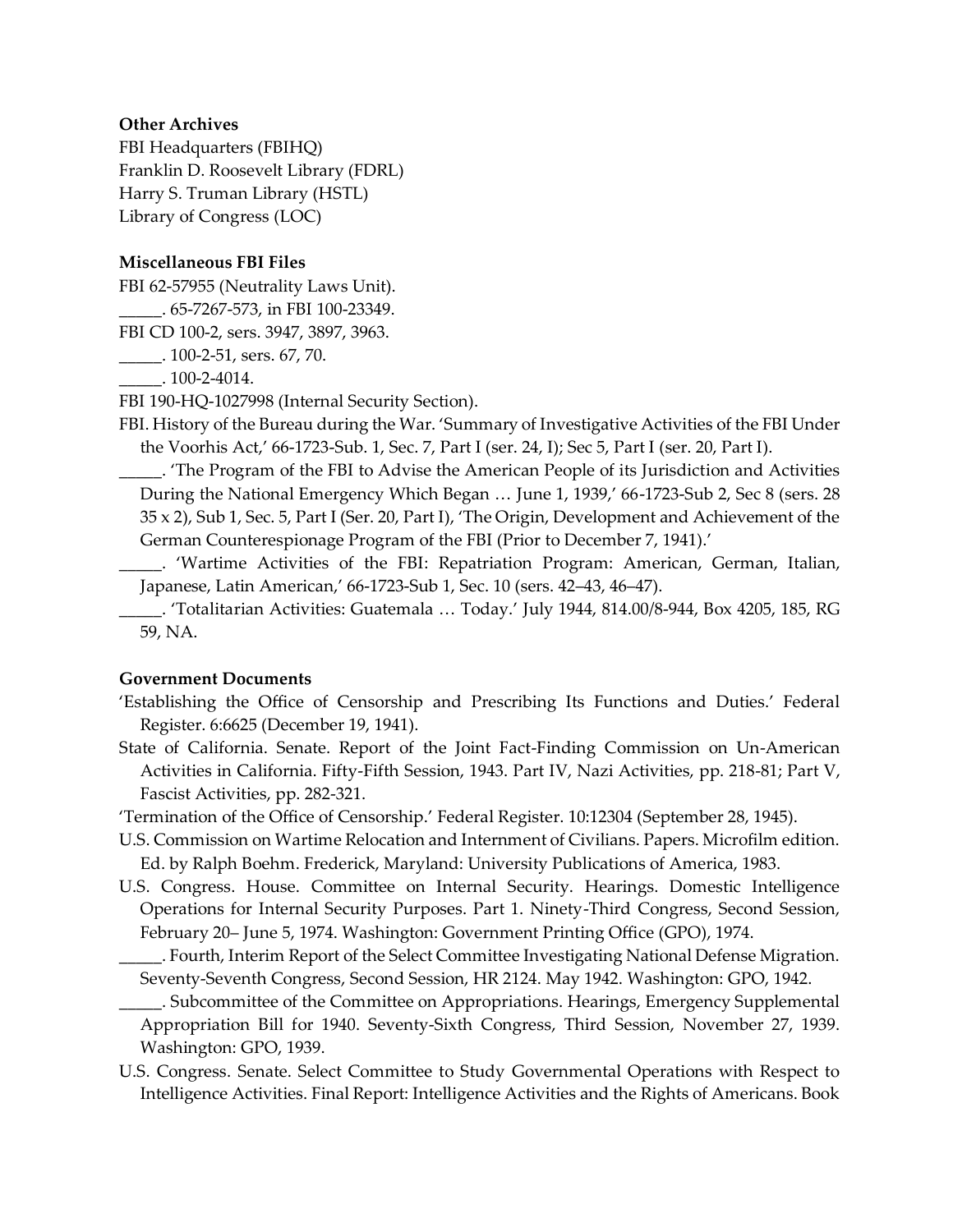II. Ninety-Fourth Congress, Second Session, 1976. Washington: GPO, 1976.

\_\_\_\_\_. Final Report: Supplementary Detailed Staff Reports on Intelligence Activities and the Rights of Americans. Book III. Ninety-Fourth Congress, Second Session, 1976. Washington: GPO, 1976.

\_\_\_\_\_. Hearings on Intelligence Activities. Vol. 6. FBI Investigations. Ninety-Fourth Congress, First Session, 1975. Washington: GPO, 1975.

\_\_\_\_\_. Sixteenth Census of the United States: 1940. Population. Vol. II. Characteristics of the Population. Washington: GPO, 1943.

U.S. Department of State. Foreign Relations of the United States. Washington: GPO.

Zirpoli, Alfonso J. 'Faithin Justice: Alfonso J. Zirpoli and the United States District Court for the Northern District of California,' an oral history conducted 1982-83 by Sarah L. Sharp, Regional Oral History Office, The Bancroft Library, University of California, Berkeley, 1984.

### **Newspapers and Magazines**

Bismarck Tribune. February 1941–February 1946; June 1969; September 1979.

Chicago Daily Tribune. August 1943; December 1945; January 1946.

Fargo Forum. January–February 1946.

ILWU Dispatcher (San Francisco). October, December 1943; May, December 1944; August, October 1950; September, November 1951.

Monterey Peninsula Herald (California). February 1942.

- New York Times. December 1940; August 1975; October 1987; January 1990; October 1993; August 1995; April 1996; January, May, August 1998.
- San Francisco Chronicle. December 1941–March 1942; September 1963; January, March, October 1995; January, March, August– September 1998; January 1999.

### **Books**

- Bayor, Ronald H. Neighbors in Conflict: The Irish, Germans, Jews, and Italians in New York City, 1929–1941. Urbana, Illinois University of Illinois Press, 1988.
- Bell, Leland V. In Hitler's Shadow: The Anatomy of American Nazism.New York, New York: Kennikat Press, 1973.
- Biddle, Francis. In Brief Authority. Westport, Connecticut: Greenwood Press, 1976; 1962.
- Block, Maxine. Ed. Current Biography: Who's News and Why, 1942. New York, New York: H. W. Wilson Company, 1942.

Carlson, John. Under Cover. New York, New York: E. P. Dutton & Company, Inc., 1943.

- Christgau, John. 'Enemies': World War II Internment. Ames, Iowa: Iowa State University Press, 1985.
- Cole, David. Enemy Aliens: Double Standards and Constitutional Freedoms in the War on Terrorism. New York, New York: The New Press, 2003.
- \_\_\_\_\_, Wayne S. Roosevelt and the Isolationists, 1932–1945. Lincoln, Nebraska: University of Nebraska Press, 1983.
- Conn, Stetson and Byron Fairchild. United States Army in World War II: The Western Hemisphere: The Framework of Hemisphere Defense. Washington DC: Office of the Chief of Military History, Department of the Army, 1960.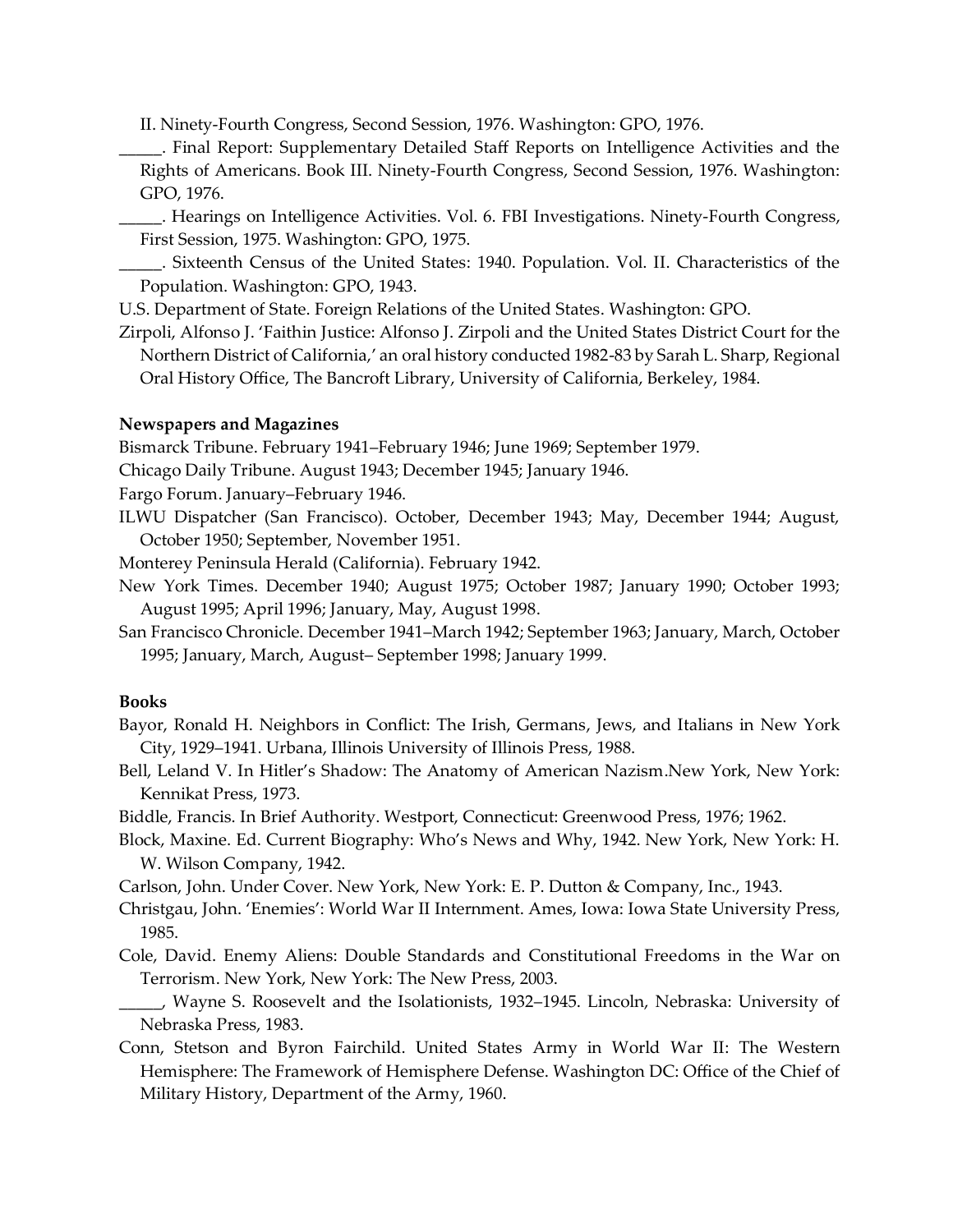- De Jong, Louis. The German Fifth Column in the Second World War. 1956. New York, New York: Howard Fertig, 1973 (reprint).
- Diggins, John P. Mussolini and Fascism: The View from America. Princeton, New Jersey: Princeton University Press, 1972.
- Donald, Heidi Gurcke. We Were Not the Enemy: Remembering the United States' Latin-American Civilian Internment Program of World War II. Lincoln, Nebraska: iUniverse, Inc., 2006.
- Friedlander, Saul. Prelude to Downfall: Hitler and the United States, 1939–1941. Translated from the French by Aline B. and Alexander Werth. New York, New York: Knopf, 1967.
- Gentry, Curt. J. Edgar Hoover: The Man and the Secrets. New York, New York: Norton, 1991.
- Goodwin, Doris Kearns. No Ordinary Time: Franklin and Eleanor Roosevelt: The Home Front in World War II. New York, New York: Simon & Schuster, 1994.
- Grodzins, Morton. Americans Betrayed: Politics and the Japanese Evacuation. Chicago, Illinois: University of Chicago Press, 1949. Midway reprint, 1974.

Higham, Charles. American Swastika. Garden City, New Jersey: Doubleday and Co., Inc., 1985.

- Holian, Timothy J. The German-Americans and World War II: An Ethnic Experience. New York, New York: Peter Lang, 1996.
- Hull, Cordell. The Memoirs of Cordell Hull. New York, New York: Macmillan Company, 1948.
- Hull, Elizabeth. Without Justice for All: The Constitutional Rights of Aliens. Westport, Connecticut: Greenwood Press, 1985. International Red Cross Conference. Report of the International Committee of the Red Cross on Its Activities during the Second World War (September 1, 1939–June 30, 1947). I–General Activities. Geneva, Switzerland: International Red Cross Conference, 1948.
- Iorizzo, Luciano J., and Salvatore, Mondello. The Italian Americans. Boston, Massachusetts: Twayne Publishers, 1980.
- Jones, S. Shepard and Denys P. Myers. Eds. Documents on American Foreign Relations, January 1938–June 1939. Vol. 1. New York, New York: Published for the Council on Foreign Relations by Simon & Schuster, 1939.
- Konvitz, Milton R. Civil Rights in Immigration. Ithaca, New York: Cornell University Press, 1953.
- Luebke, Frederick C. Bonds of Loyalty: German Americans and World War I. Dekalb, Illinois: Northern Illinois University Press, 1974.
- Mangione, Jerre. An Ethnic at Large: A Memoir of America in the Thirties and Forties. New York: G.P. Putnam's Sons, 1978.
- Mayer Jane. The Dark Side: The Inside Story of How the War on Terror Turned into a War on American Ideals. New York: Doubleday and Co., Inc., 2008.
- O'Connor Richard. The German-Americans: An Informal History. Boston: Little, Brown Co., 1968.
- Overy, Richard. Why the Allies Won. New York, New York: W. W. Norton & Company, 1995.
- Powers, Richard Gid. Secrecy and Power: The Life of J. Edgar Hoover. New York, New York: The Free Press, 1987.
- Radin, Paul. The Italians of San Francisco: Their Adjustment and Acculturation. New York, New York: Arno Press, 1975.
- Rippley, LaVern. The German-Americans. Boston, Massachusetts: Twayne Publishers, 1976.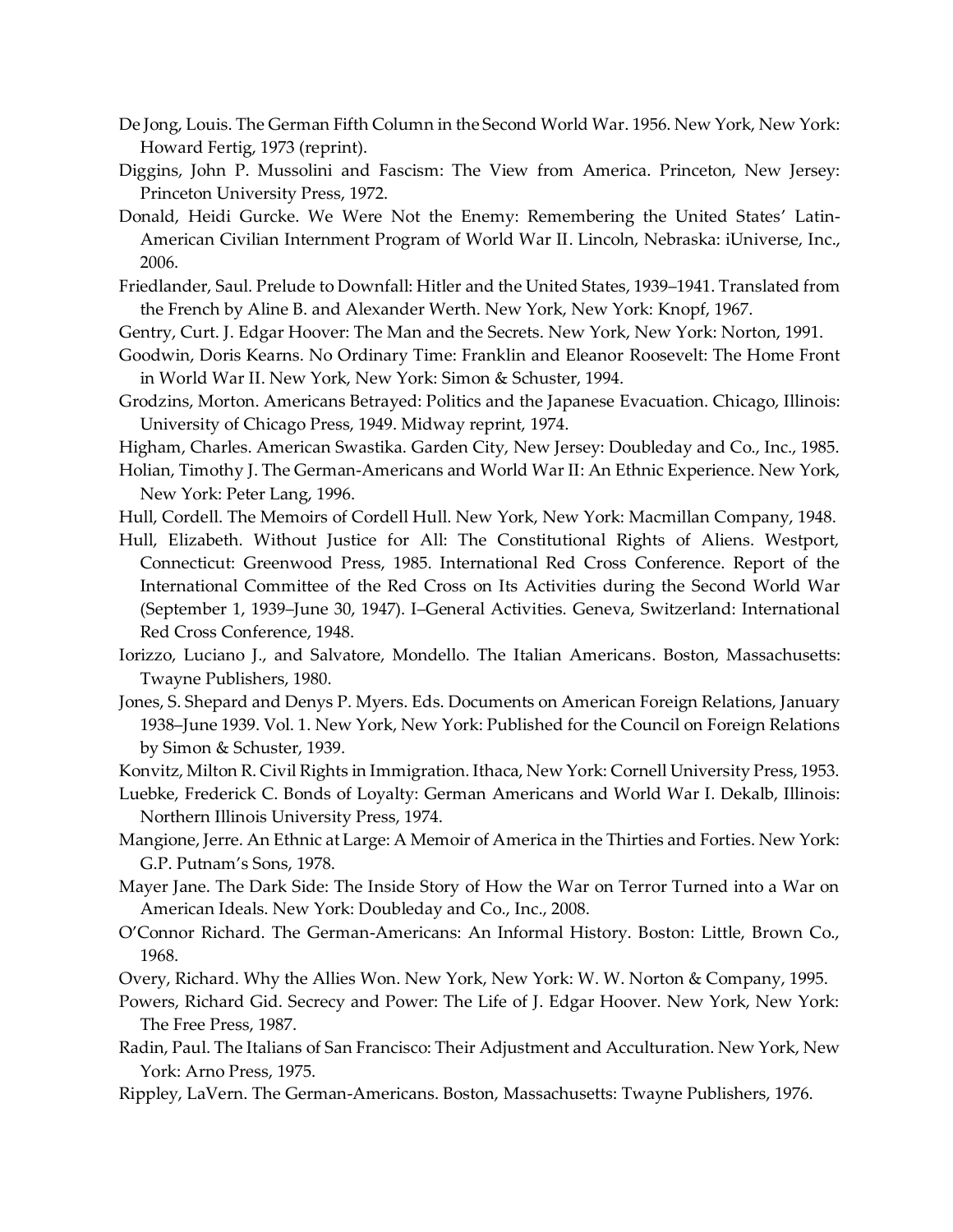Rolle, Andrew F. The American Italians, Their History and Culture. Belmont, California: Wadsworth Publishing Company, Inc., 1972.

\_\_\_\_\_. The Immigrant Upraised: Italian Adventurers and Colonists in an Expanding America. Norman, Oklahoma: University of Oklahoma Press, 1968.

- Ross, Caroline, and Ken Lawrence. The Politics of Repression in the United States, 1939–1976: J. Edgar Hoover's Detention Plan. Jackson, Mississippi: American Friends Service Committee, 1978.
- Smith, Bradley F. The Shadow Warriors: OSS and the Origins of the CIA. New York, New York: Basic Books, 1983.

\_\_\_\_\_, Geoffrey S. To Save a Nation: American Countersubversives, the New Deal, and the Coming of World War II. New York, New York: Basic Books, 1973.

Stella, Antonio. Some Aspects of Italian Immigration to the United States. 1924; reprint ed., San Francisco, California: R&E Research Associates, 1970.

Stent, Ronald. A Bespattered Page: The Internment of His Majesty's 'Most Loyal Enemy Aliens.' London, England: Andrew Deutsch, 1980.

Strong, Donald S. Organized Anti-Semitism in America: The Rise of Group Prejudice During the Decade 1930-40. 1941; reprint ed., Westport, Connecticut: Greenwood Press, Inc., 1979.

The German Reich and Americans of German Origin. New York, New York: Oxford University Press, 1938.

Theoharis, Athan. From the Secret Files of J. Edgar Hoover. Chicago, Illinois: Ivan R. Dee, 1991. \_\_\_\_\_. Spying on Americans: Political Surveillance from Hoover to the Huston Plan. Philadelphia, Pennsylvania: Temple University Press, 1978.

\_\_\_\_\_. and John Stuart Cox. The Boss: J. Edgar Hoover and the Great American Inquisition. Philadelphia, Pennsylvania: Temple University Press, 1988.

- Tolzmann, Don Heinrich, ed. German-Americans in the World Wars. Vol. 4. The World War II Experience. Jacobs, Arthur D., and Joseph D. Fallon, eds. Munich, Germany: K. G. Saur, 1995– 96.
- Whitehead, Don. The FBI Story: A Report to the People. New York, New York: Random House, 1956.

Whiteman, Marjorie M. Ed. Digest of International Law. Vol. 8. Washington DC: Department of State, 1967.

Wyman, David S. Abandonment of the Jews: America and the Holocaust, 1941–1945. New York, New York: Pantheon Books, 1984.

### **Articles, Theses, and Media**

Ascoli, Max. 'On the Italian–Americans.' Common Ground 3 (Autumn 1942): 45-49.

'Alien Enemy Control Section.' Department of State Bulletin 13 (November 4, 1945): 737-38.

- Baron, Lawrence. 'Haven from the Holocaust.' New York History 44 (January 1983): 4–34.
- Berninger, Dieter. 'Milwaukee's German–American Community and the Nazi Challenge of the 1930s.' Wisconsin Magazine of History (Winter 1987–1988): 118–42.

Biddle, Francis. 'Identification of Alien Enemies: Let Us Not Persecute These People.' Vital Speeches of the Day 8 (February 15, 1942): 279–80.

Bruner, Jerome, S., and Jeanette Sayre. 'Shortwave Listening in an Italian Community.' Public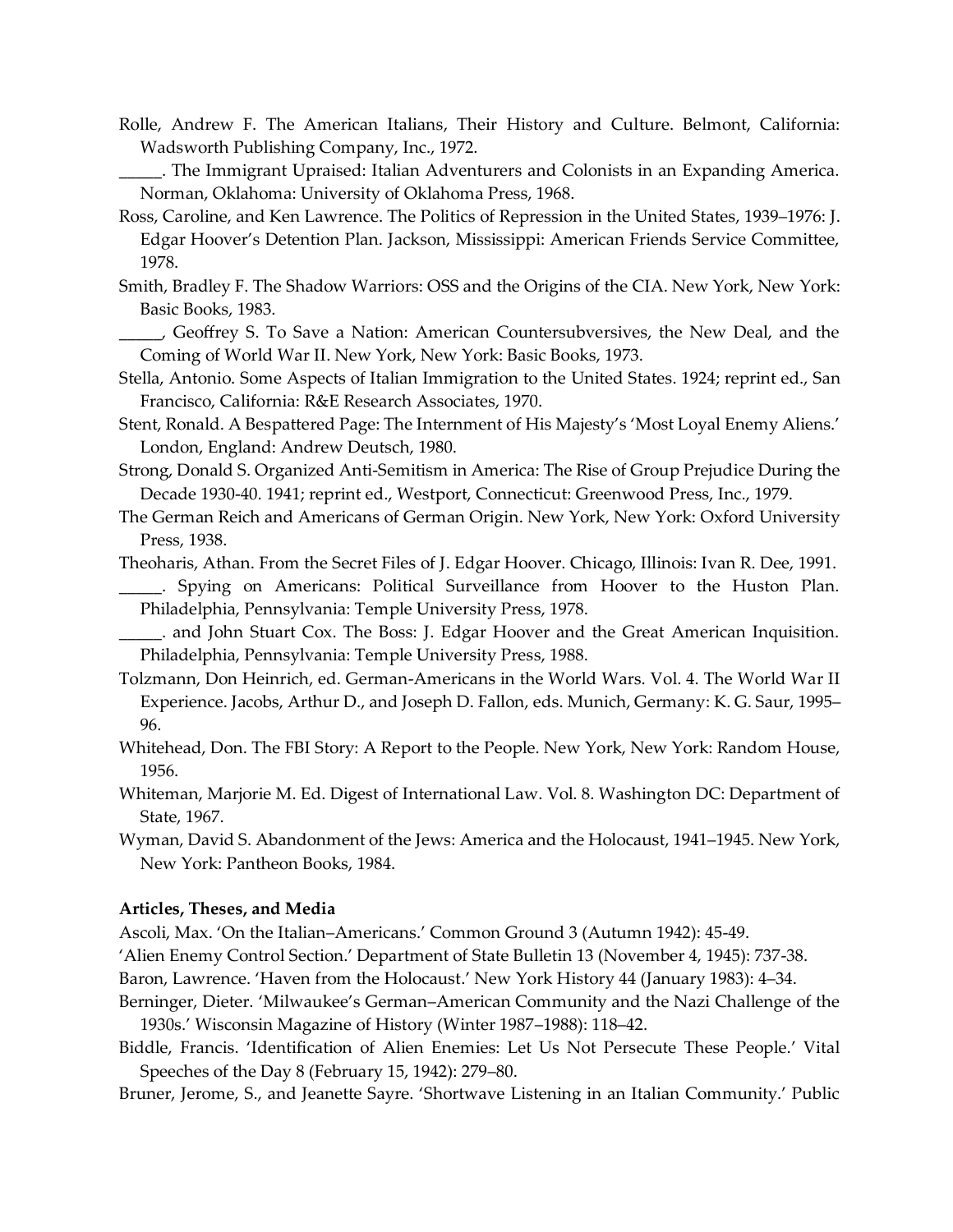Opinion Quarterly 5 (Winter 1941): 640-56.

Campisi, Paul. 'The Adjustment of Italian Americans to the War Crisis.' MA Thesis. University of Chicago, 1942.

\_\_\_\_\_. 'Ethnic Family Patterns: The Family in the United States.' American Journal of Sociology 53 (May 1948): 443-49. Corsi, Edward. 'Italian Immigrants and Their Children.' The Annals of the American Academy of Political and Social Science 223 (September 1942): 100-06.

- Dinnerstein, Leonard. 'Registering Aliens and Civilians in World War II.' American Historical Association: Pacific Coast Branch. Eighty-Fourth Annual Meeting. August 1991.
- Elliff, John T. 'The Scope and Basis of FBI Data Collection.' In Investigating the FBI. Eds. Pat Watters and Stephen Gillers. Garden City, New Jersey: Doubleday and Co., Inc. 1973.
- Emerson, Thomas I. 'The FBI as a Political Force.' In Investigating the FBI. Eds. Pat Watters and Stephen Gillers. Garden City: Doubleday and Co., Inc. 1973.
- Ennis, Edward J. 'Government Control of Alien Enemies.' State Government 15 (May 1942): 99– 100, 112–13.
- 'Exchange of German and American Nationals.' Department of State Bulletin (January 7, 1945): 44.
- Fox, Stephen. 'The Deportation of Latin American Germans, 1941– 1947: Fresh Legs for Mr. Monroe's Doctrine.' Yearbook of German-American Studies 32 (1997): 117–42.
- Fox, Stephen C. 'General John DeWitt and the Proposed Internment of German and Italian Aliens during World War II. Pacific Historical Review 57 (November 1988): 407–38.
- Gellately, Robert. 'The Gestapo and German Society: Political Denunciation in the Gestapo Case Files.' Journal of Modern History 60 (December 1988): 654–94.
- Goldstein, Robert Justin. 'An American Gulag? Summary Arrest and Emergency Detention of Political Dissidents in the United States.' Columbia Human Rights Law Review 10 (Fall 1978): 541–73.
- Haines, Gerald K. 'Under the Eagle's Wing: The Franklin Roosevelt Administration Forges an American Hemisphere.' Diplomatic History 1:4 (Fall 1977): 373-88.
- Hanighen, Frank C. 'Foreign Political Movements in the United States.'
- Foreign Affairs 16 (October 1937): 1-20.
- Institute for Propaganda Analysis. 'Axis Voices Among the Foreign-Born.' Propaganda Analysis 4 (August 1, 1941): 1-10. Krause, Kitry. 'Dangerous Enemy Alien.' (Chicago) Reader, September 3, 1993.
- Lee, Alfred McClung. 'Subversive Individuals of Minority Status.' The Annals of the American Academy of Political and Social Science 223 (September 1942): 162-72.
- Lees, Lorraine M. 'National Security and Ethnicity: Contrasting Views during World War II.' Diplomatic History 11 (Spring 1987): 113– 25.
- Lowenstein, Sharon. 'A New Deal for Refugees: The Promise and Reality of Oswego.' American Jewish History 71 (March 1982): 325–41.
- Mann, Thomas C. 'Elimination of Axis Influence in This Hemisphere: Measures Adopted at the Mexico City Conference.' Department of State Bulletin 12 (20 May 1945): 924-26.
- 'Notification by Germany Concerning Exchange of Sick and Wounded Prisoners of War.' Department of State Bulletin (April 22, 1945): 737.
- O'Reilly, Kenneth. 'A New Deal for the FBI: The Roosevelt Administration, Crime Control and